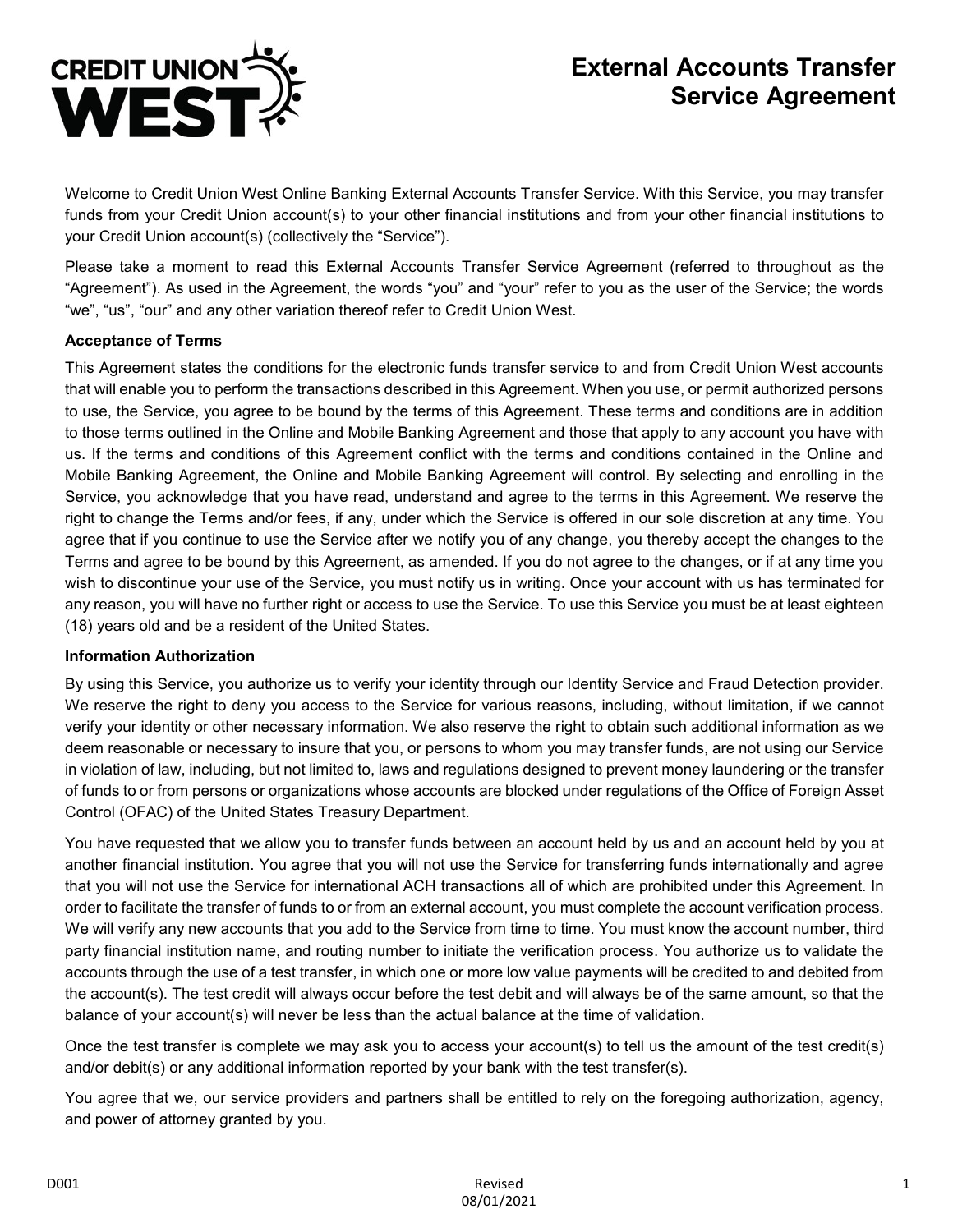# **User Content**

Subject to Credit Union West's Privacy Policy, you agree that we may use, copy, modify, display and distribute any information, data, materials or other content (the "Content") you provide to us for the purpose of providing the Service, and you hereby give us a license to do so. By submitting Content, you represent that you have the right to license such Content to Credit Union West for the purposes set forth in this Agreement.

# **Accounts**

You understand that in order to complete fund transfers, it is necessary for us and our service provider to access the websites and databases of your bank and other institutions where you hold accounts, as designated by you and on your behalf, to retrieve information and effect the fund transfer you request. By using the Service, you represent and warrant to us that you and/or your authorized representative have the right to authorize and permit us to access your accounts to affect such funds transfer or for any other purpose authorized by this Agreement, and you assure us that by disclosing and authorizing us to use such information you are not violating any third party rights. You warrant and represent that the information you are providing us is true, current, correct, and complete. You hereby authorize and permit us and our service provider to use information submitted by you to accomplish these purposes and to configure the Service to be compatible with the Accounts.

You understand and agree that at all times your relationship with each account provider, bank, or other institutions where you hold accounts is independent of us and your use of this Service. We will not be responsible for any acts or omissions by those entities, including without limitation any modification, interruption or discontinuance of any account by such provider.

YOU ACKNOWLEDGE AND AGREE THAT WHEN CREDIT UNION WEST AND OUR SERVICE PROVIDER IS EFFECTING A FUNDS TRANSFER FROM OR TO ANY OF YOUR ACCOUNTS, CREDIT UNION WEST AND OUR SERVICE PROVIDER ARE ACTING AS YOUR AGENT AND NOT AS THE AGENT OR ON BEHALF OF ANY THIRD PARTY.

YOU AGREE THAT WE SHALL NOT BE LIABLE FOR ANY COSTS, FEES, LOSSES OR DAMAGES OF ANY KIND INCURRED AS A RESULT OF (1) OUR ACCESS TO THE ACCOUNTS; (2) OUR DEBIT AND/OR CREDIT OR INABILITY TO DEBIT AND/OR CREDIT THE ACCOUNTS IN ACCORDANCE WITH YOUR FUNDS TRANSFER INSTRUCTIONS; (3) ANY INACCURACY, INCOMPLETENESS OR MISINFORMATION CONTAINED IN THE INFORMATION RETRIEVED FROM THE ACCOUNTS OR PROVIDED BY YOU OR ANY OTHER PERSON OR ENTITY; (4) ANY CHARGES IMPOSED BY ANY PROVIDER OF ACCOUNTS OR OTHER FINANCIAL INSTITUTION OR ENTITY WHERE YOU HAVE ACCOUNTS; AND (5) ANY FUNDS TRANSFER LIMITATIONS SET BY THE FINANCIAL INSTITUTIONS OR OTHER PROVIDERS OF THE ACCOUNTS.

Not all types of accounts are eligible for the Service. Be sure to check with your account provider, financial institution, or other entity where you have accounts for restrictions regarding transfers among your retirement (401k, IRA, etc.), savings, trusts, loans, custodial, business, corporate and other account types. We are not responsible for any costs, expenses, fees, or losses incurred from fund transfers that are not permitted under such restrictions by those entities or those imposed by applicable law.

# **Electronic Communications**

- A. General Consent; Categories of Records. The Service is an electronic, Internet based-service. Therefore, you understand and agree that this Agreement will be entered into electronically and that the following categories of information ("Communications") may be provided by electronic means:
	- This Agreement and any amendments, modifications, changes, or supplements to it.
	- Your records of funds transfers and other transactions through the Service, including without limitation, confirmations of individual transactions.
	- Any initial, periodic or other disclosures or notices provided in connection with the Service, including without limitation, those required by federal or state law.
	- Any customer service communications, including without limitation, communications with respect to claims of error or unauthorized use of the Service.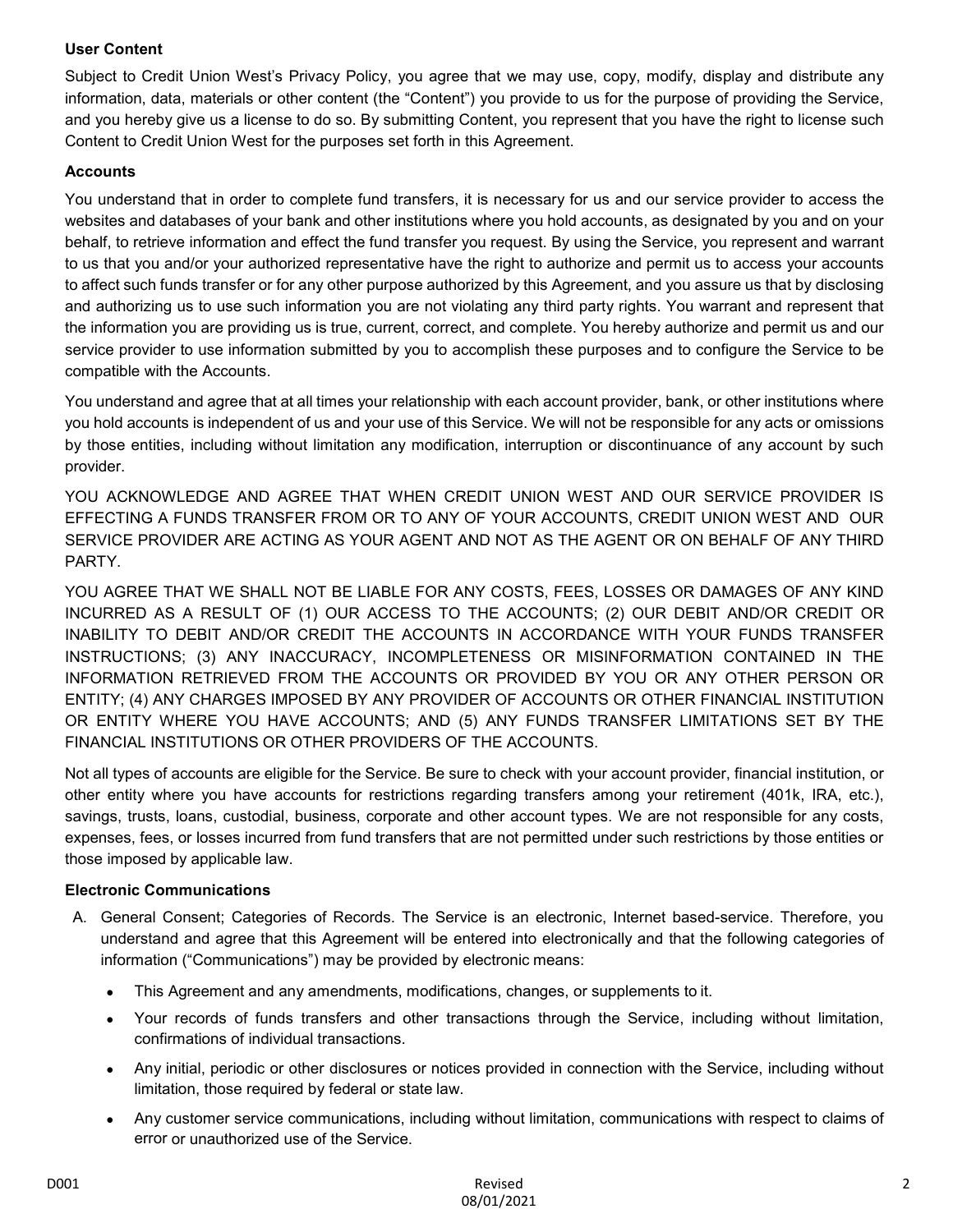Any other communication related to the Service.

Although we reserve the right to provide communications in paper format at any time, you agree that we are under no obligation whatsoever to do so. All communications in either electronic or paper format will be considered to be "in writing." You should print a paper copy of this Agreement and any electronic communication that is important to you and retain the copy for your records. If you do not agree to receive this Agreement or the communications electronically, you may not use the Service.

- B. How to Withdraw Consent. If you have registered for the Service and you wish to withdraw your consent to have communications provided in electronic form, you must cancel any pending transfer requests (within the time period permitted by the Service cancellation policies) and stop using the Service. There are no fees to cancel a pending transfer request (as long as such cancellation is made within the time period permitted by the Service cancellation policies).
- C. How to Update Your Records. You agree to promptly update your records if your email address or other information changes. You may update your records, such as your email address within Online Banking.
- D. Delivery of Communications. Communications may be posted on the pages of the Service website or other website disclosed to you and/or delivered to the email address you provide to us. Any electronic communication sent by email will be deemed to have been received by you when we send it to you, whether or not you received the email. If the communication is posted on the Service, then it will be deemed to have been received by you no later than five (5) business days after we post the communication on the pages of the Service, whether or not you retrieve the communication. An electronic communication by email is considered to be sent at the time that it is directed by our email server to the email address provided by you. An electronic communication made by posting to the pages of the Service is considered to be sent at the time it is publicly available. You agree that these are reasonable procedures for sending and receiving communications.
- E. Hardware and Software Requirements. In order to access and retain Communications, you must have:
	- An Internet browser that supports 128-bit encryption, such as Internet Explorer, Firefox, or Safari.
	- Email account and email software capable of reading and responding to email messages.
	- A personal computer, operating system and telecommunications connections to the Internet capable of supporting the foregoing.
	- Sufficient electronic storage capacity on your computer's hard drive or other data storage unit.
	- A printer that is capable of printing from your browser and email software.

# **Privacy Policy and Confidentiality**

We regard your privacy and security with the utmost importance and we are absolutely committed to safeguarding any information that you share with us. In order to provide the Service, we must obtain from you certain personal information about you, your accounts and your transactions (referred to herein as "User Information"). You represent that you have the right to provide such User Information and that you give us the right to use the User Information in accordance with our privacy policy. Your personal and financial information will be placed on a secure portion of our website. We do not use any persistent "cookies" on the browser to store any personal information. You can see a full description of our privacy policy by clicking on "Privacy Policy".

# **Business Days**

The Service will process requests for transfers on business days. Our business days are Monday through Friday, excluding Federal holidays.

# **TRANSFER TYPES AND LIMITATIONS**

# **Types of Transfers**

Transfers can be between your Credit Union West accounts and your accounts at other financial institutions. You may request a (1) one time transfer for which processing shall be initiated immediately, (2) a one-time transfer for which processing shall be initiated at a later specified date, and (3) recurring series of transfers for which processing shall be initiated on the specified dates. You understand and agree that Transfers made through the Service may only be requested between your accounts registered by you under our Online Banking program.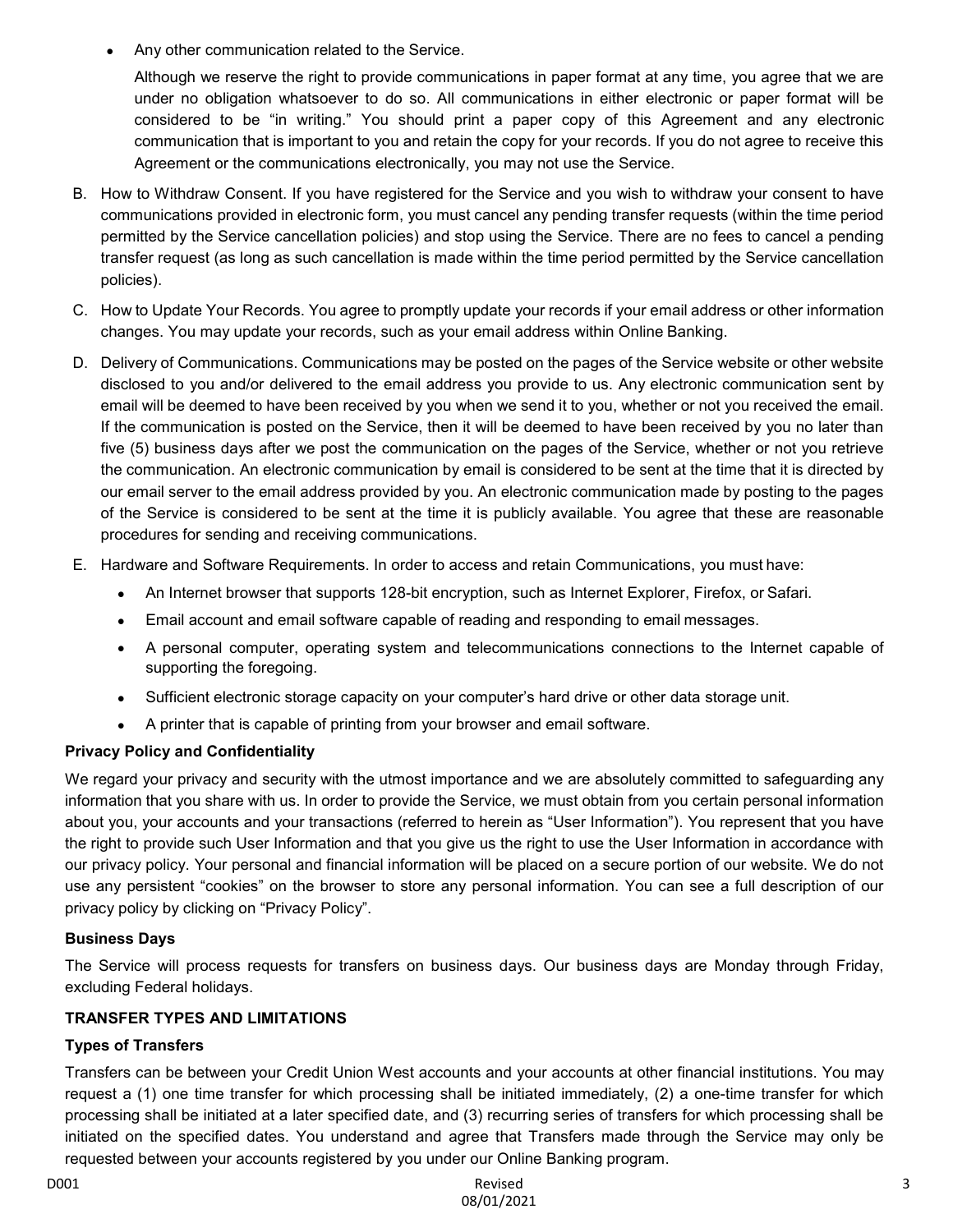Please ensure that you have sufficient funds to affect any funds transfers from your accounts.

#### **Frequency of Transfers**

You may make unlimited electronic withdrawals and/or transfers from a savings or money market account to include transfers or withdrawals made through Online or Mobile Banking, and automatic payments or withdrawals. We may from time to time, for security and risk management reasons, modify the limit, the frequency, and the dollar amount of transfers you can make using our Service.

#### **Dollar Amount of Transfers**

You may not make funds transfers in excess of limits described on the Service. We reserve the right to change from time to time the dollar amount of funds transfers you are permitted to make using our Service.

- Transfers into or out of your Credit Union West account have a \$4,000 daily aggregate limit.
- Transfer into or out of your Credit Union West account have a \$6,000 monthly total aggregate limit. This means funds transferred into or out of your Credit Union West account may not exceed \$6,000 every calendar month.
- Outbound transfers are typically credited to your other account within three (3) to four (4) business days.
- Inbound transfer are typically credited to your Credit Union West account within three (3) to four (4) business days; however, extended holds may be placed on the funds.

#### **Transfers Subject to the Rules of the Accounts**

All funds transfers are also subject to the rules and regulations governing the relevant accounts. You agree not to effect any funds transfers from or to an account that are not allowed or are otherwise prohibited under the rules or regulations applicable to such accounts including, without limitation, rules or regulations designed to prevent the transfer of funds in violation of anti-money laundering laws and OFAC sanctions.

#### **Rejection of Transfers**

We reserve the right, in our sole discretion, to decline to any transfer request. We may reject your request if the dollar value of one or more transfer requests exceeds any of your transfer limits, if you have insufficient available funds in your eligible Credit Union West account(s) for the amount of the requested transfer, if your request is incomplete or unclear, if we identify a security risk related to a requested transfer, or if we are unable to fulfill the request for any other reason.

#### **Editing and Modifying Outgoing Transfers**

You may cancel or modify any scheduled one time or recurring transfers if you do so within one business day prior to the scheduled transaction processing date. A transfer cannot be cancelled or modified once it is in process. You understand that if your request to cancel or amend our transfer is received after such transfer has been processed by us, you understand and agree that your request to stop payment, recall or amend the transfer will be effective only with the voluntary consent of the receiving financial institution. If the receiving financial institution confirms that the funds are returnable and agrees to do so, and if and when the subject funds are returned to us, we will make them available once the funds have been settled with the other financial institution. You understand that the amount that is returned may be less than was originally transferred because the entire amount transferred may not have been available for return and/or service charges from the receiving financial institution.

# **Authorization**

You authorize us to select any means to execute your funds transfer instructions. You understand that to affect your funds transfer instruction we utilize the Automated Clearing House (ACH), using applicable ACH Rules; we debit one of your accounts and credit another one of your accounts. If the debit side fails or is returned for any reason and the credit side has been released and cannot be collected, you authorize our service provider to collect from the account to which the credit side of the funds transfer was sent. We reserve the right to resubmit a debit, or a portion of the debit, in the event of an insufficient or uncollected funds return and if we cannot collect the amount credited. To effect this collection, you understand and authorize us to debit the credited account or the debited account in either the same dollar amount as the original funds transfer or a portion of the debit. There may be a fee associated with such collection imposed by the financial institution holding the account and you agree to be responsible for any such fee.

D001 Revised You understand and agree that we may from time to time impose additional charges in connection with your funds transfer transactions. We will notify you of such fee in advance of the transaction. If you choose to proceed with the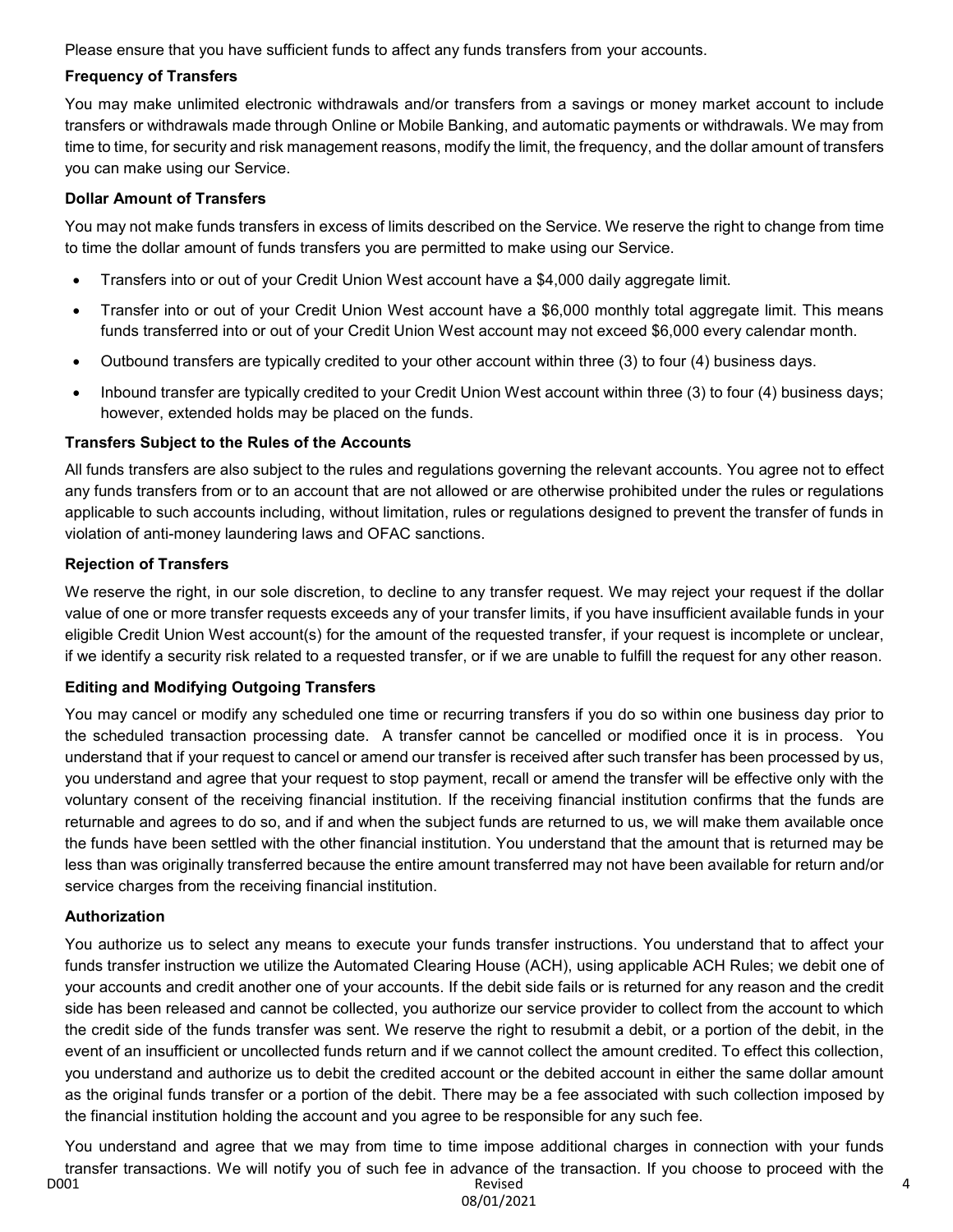transaction, you authorize Credit Union West to debit your account in the amount indicated.

In the event that a debit to any of your accounts, or any portion of any such debit, has failed and the credit side of such transaction has been released and cannot be collected, and we are unable to debit either the debited or the credited account as set forth above, we reserve the right, and you hereby authorize us, to debit any of your other accounts to the extent necessary to offset any resulting deficiency. We do not undertake to notify you in such event, other than by posting any such transfer or transfers to the applicable account in accordance with this Agreement (see "Documentation," below).

# **Suspension and Reinstatement of External Accounts Transfer Service**

In the event that we at any time incur a problem with your use of the Service, including without limitation a fail in Service to debit any of your accounts or to collect with respect to any of your funds transfers as described above, and without limiting any other right or remedy that we may have under this Agreement or otherwise, we reserve the right to suspend your right to use the Service, immediately and without prior notice to you. You understand and agree that such action is reasonable for us to take in order to protect ourselves from loss. In the event of such suspension, you may request reinstatement of your service by contacting us using any of the methods provided for under this Agreement. We reserve the right in our sole discretion to grant or deny reinstatement of your use of the Service. In the event we agree to reinstate you, we reserve the right to, and ordinarily will, initially reinstate your Service subject to lower monthly dollar limits and/or with other restrictions than otherwise might be available to you. Based upon your subsequent usage of the Service, we, in our sole discretion, may thereafter restore your ability to affect transfers subject to such higher limits as may then be in effect.

# **Documentation**

We notify you that we have received funds transfers by listing them on your account statement. Statements are delivered electronically. We are not obligated to send you a separate notice of each incoming funds transfer. We generally do not provide such separate notices. We are not obligated to pay you interest for the period before the transfer is received. If you are expecting a funds transfer and want to find out if it has been credited to your Credit Union West account, log into Online Banking or contact us at 602.631.3200 or 800.621.0287 (outside Maricopa County).

# **Your Responsibility for Errors**

You understand that we must rely on the information or instructions provided by you and you authorize us to act on any instruction which has been or reasonably appears to have been sent by you, and to submit or transfer funds as instructed by you or on your behalf. You understand that financial institutions receiving the funds transfer instructions may rely on such information. We are not obliged to take any further steps to confirm or authenticate such instructions and will act on them without getting or requesting further confirmation. You understand that if you or your authorized representative provide us with incorrect information or if there is any error in any instructions, we will make all reasonable efforts to reverse or delete such instructions, but you accept full responsibility for all losses resulting from any of your errors, duplication, ambiguities or fraud in the information and/or instructions. You agree not to impersonate any person or use a name that you are not authorized to use. If any information you provide is untrue, inaccurate, not current or incomplete, without limiting other remedies, we reserve the right to recover from you any costs, expenses, or losses incurred as a direct or indirect result of the inaccurate or incomplete information.

# **Consumer Liability**

Tell us at once if you believe your Service has been compromised or if someone has transferred or may transfer money from your account without your permission. The best way to minimize your loss is to call us immediately. The unauthorized use of your Service could cause you to lose all of your money in your accounts, plus any amount available under your Overdraft Privilege. Additionally, in case of errors or questions, telephone us immediately at 602.631.3200 or 800.621.0287 (outside Maricopa County), or write: Credit Union West at PO Box 7600, Glendale, AZ 85312-7600 as soon as you can. Additionally, if you think your statement is wrong or if you need more information about a transfer listed on the statement, we must hear from you within 60 days after we send you your statement. If we don't hear from you, you may not get back any of the money you lost from any unauthorized transaction that occurs after the close of the 60 day period, if we can show that we could have stopped the transaction if you had notified us in time. If a good reason (such as a hospital stay) kept you from notifying us, we may extend the time periods.

We are not responsible for errors, delays and other problems caused by or resulting from the action or inaction of other financial institutions where you have other accounts. Although we will try to assist you in resolving any such problems,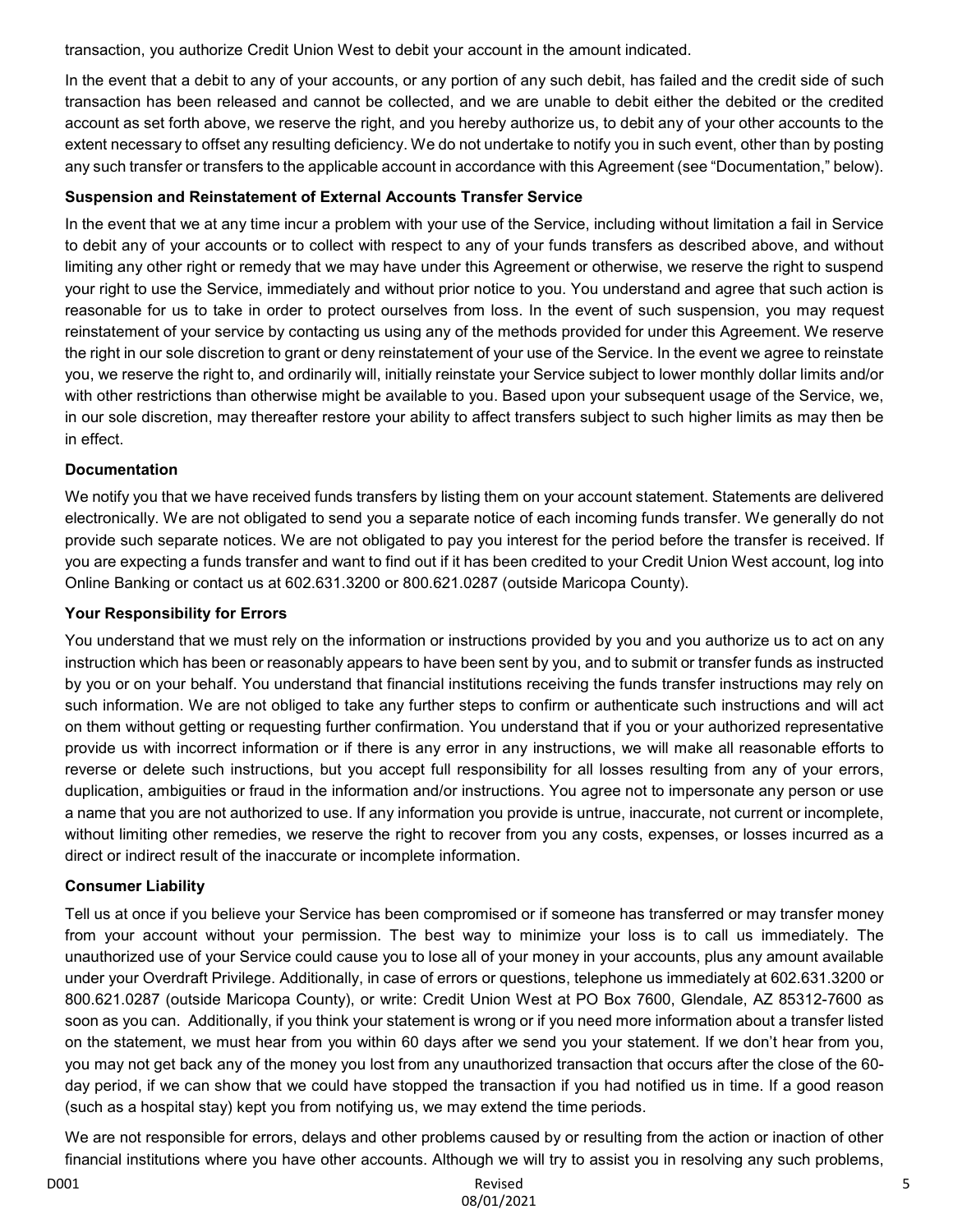you understand that any such errors, delays or other problems are the responsibility of the relevant financial institution. Any rights you may have against a financial institution for such errors, delays or other problems are subject to the terms of the agreements you have with such financial institution, including any time limits during which complaints must be made.

# **Proprietary Rights**

You acknowledge and agree that we and/or our service provider own all rights in and to the Service. You are permitted to use the Service only as expressly authorized by this Agreement. You may not copy, reproduce, distribute, or create derivative works, reverse engineer or reverse compile our and/or our service provider's Service or any of our and/or our service provider's services or technology.

# **No Unlawful or Prohibited Use**

As a condition of using the Service, you warrant to us that you will not use the Service for any purpose that is unlawful or is not permitted, expressly or implicitly, by the terms of this Agreement or by any applicable law or regulation. You further warrant and represent that you will not use the Service in any manner that could damage, disable, overburden, or impair the Service or interfere with any other party's use and enjoyment of the Service. You may not obtain or use Service to obtain any materials or information through any means not intentionally made available or provided for through the Service. You agree that these warranties and representations will remain in full force and effect even if this Agreement terminates for any reason.

# **Service Changes and Discontinuation**

We may modify or discontinue the Service or your account with us, with or without notice, without liability to you, any other user or any third party. We reserve the right, subject to applicable law, to terminate your account and your right to use the Service at any time and for any reason, including without limitation, if we, in our sole judgment, believe you have engaged in conduct or activities that violate any of the Terms or the rights of Credit Union West and/or our service provider; if you provide us with false or misleading information or interfere with other users or the administration of the Services; if any of your accounts with us are not current or are not in good standing; or you have had any prior transfers cancelled, revoked, or uncompleted due to insufficient funds, revoked authorization, stopped payments or similar reason. We reserve the right to charge a fee for the use of the Service and any additional services or features that we may introduce. You understand and agree that you are responsible for paying all fees associated with the use of the Service.

Once your account with us has been terminated for any reason, you will have no further right or access to use the Service and we will not access your account(s) thereafter for any reason.

If you fail to log-in to Online Banking within a one year time frame, you will be deleted from Online Banking. Any pending scheduled transfers through this Service will be cancelled, without further notice, at the time you are deleted from Online Banking.

# **Security Procedures**

You understand that the financial institution at which an account is maintained may contact us to verify the content and authority of funds transfer instructions and any changes to those instructions. You understand that, as your agent, we may provide to such financial institution such information as may be required to verify the instructions and may constitute a valid security procedure under the rules governing such account.

# **Deviating from Security Procedures**

You agree to allow us to authorize any financial institution at which you have an account to accept funds and transfer instructions in accordance with any authorization procedures as may be agreed from time to time between you and such financial institution, or between us, on your behalf, and such financial institution, without verifying the instructions under the established security procedures, regardless of whether such security procedures were agreed by you directly or by us on your behalf. In addition you agree that we may authorize such financial institutions to charge and debit your accounts based solely on these communications.

# **Account Number Policy**

D001 Revised If funds transfer instructions identify a bank or beneficiary by name and account number, the relevant financial institution may execute those instructions by reference to the account number only, even if the account number does not correspond to the name. You understand that such financial institutions are not obligated to and may not investigate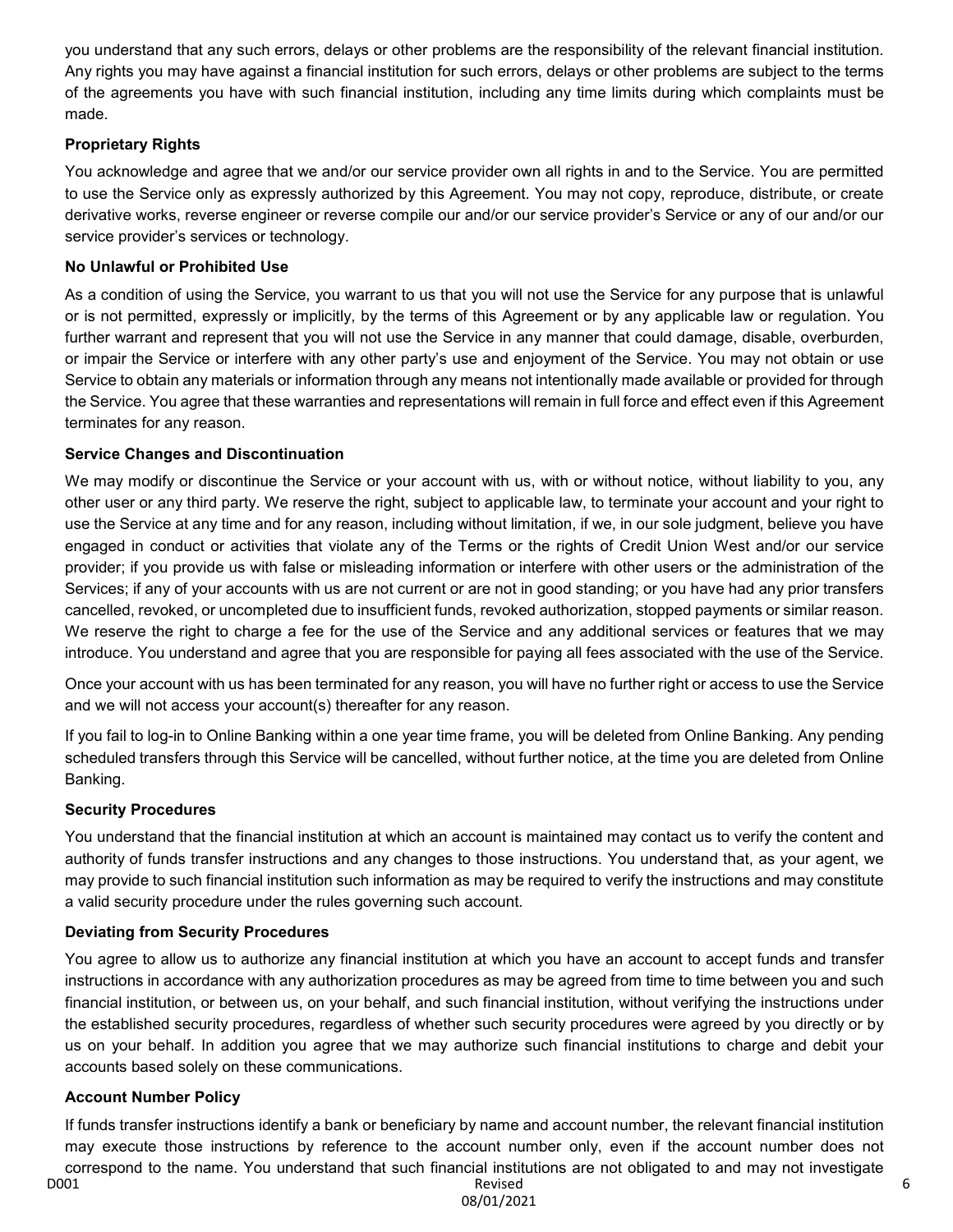discrepancies between names and account numbers. In addition, you agree that we have no responsibility or duty to investigate discrepancies between names and account numbers.

# **Means of Transfer**

You authorize us to select any means we deem suitable to provide your funds transfer instructions to the applicable financial institution. We may select any intermediary financial institution, funds transfer system or means of transmittal to send your funds transfer. Our selection may differ from that indicated in your instructions. You agree to be bound by the rules and regulations that govern the applicable funds transfer systems, such as Automated Clearing House (ACH) as published by the National Automated Clearing House Association (NACHA). We shall make all reasonable efforts to ensure that your transfer requests are processed on time; however, we reserve the right to hold funds beyond the normal period.

# **Our Liability**

If we do not provide a funds transfer instruction on time, if we cause an incorrect amount to be removed from an account or if we cause funds from an account to be transferred to any account other than the account specified in the applicable funds transfer instruction, we shall be responsible for returning the improperly transferred funds and/or for directing any misdirected funds to the proper account. We are not responsible or liable if your financial institution's system fails and we are unable to complete the transfer. Except as otherwise required by law, we shall in no other event be liable for any losses and damages other than those arising from gross negligence or willful misconduct on our part or if we breach a representation or warranty of Credit Union West hereunder.

You agree that your transfer instructions constitute authorization for us to complete the transfer. You represent and warrant to us that you have enough money in the applicable accounts to make any funds transfer you request that we make on your behalf through the Service. You understand and agree that we are not liable under any circumstances for any losses or damages if, through no fault of ours, you do not have enough money to make the funds transfer and the funds transfer is not completed or is later reversed or if your financial institution does not permit the transfer.

You also understand and agree that we are not responsible for any losses or damages if circumstances beyond our control (such as fire or flood) prevent us from making a funds transfer or if the Credit Union West website was not working properly and you knew about the breakdown when you started the funds transfer.

You also understand and agree that we are not responsible for any losses or damages resulting from inaccurate information and/or instructions.

# **Limitation of Warranty and Liability**

YOU UNDERSTAND AND AGREE THAT OUR SERVICE IS PROVIDED "AS-IS." EXCEPT AS OTHERWISE PROVIDED IN THIS AGREEMENT OR AS REQUIRED BY LAW, WE ASSUME NO RESPONSIBILITY FOR THE TIMELINESS, DELETION, MIS-DELIVERY OR FAILURE TO STORE ANY USER COMMUNICATIONS OR PERSONALIZATION SETTINGS. YOU UNDERSTAND AND EXPRESSLY AGREE THAT USE OF THE EXTERNAL ACCOUNTS TRANSFER SERVICE IS AT YOUR SOLE RISK, THAT ANY MATERIAL AND/OR DATA DOWNLOADED OR OTHERWISE OBTAINED THROUGH THE USE OF THE EXTERNAL ACCOUNTS TRANSFER SERVICE IS DOWNLOADED OR OBTAINED AT YOUR OWN DISCRETION AND RISK. YOU WILL BE SOLELY RESPONSIBLE FOR ANY DAMAGES, INCLUDING WITHOUT LIMITATION DAMAGE TO YOUR COMPUTER SYSTEM OR LOSS OF DATA THAT RESULTS FROM THE DOWNLOAD OR THE OBTAINING OF SUCH MATERIAL AND/OR DATA.

EXCEPT AS EXPRESSLY SET FORTH ON THE CREDIT UNION WEST WEBSITE OR IN THIS AGREEMENT, WE DISCLAIM ALL WARRANTIES OF ANY KIND, EXPRESS OR IMPLIED, INCLUDING WITHOUT LIMITATION ANY WARRANTY OF MERCHANTABILITY, FITNESS FOR A PARTICULAR PURPOSE OR NON-INFRINGEMENT OF INTELLECTUAL PROPERTY OR THIRD PARTY RIGHTS, AND WE MAKE NO WARRANTY OR REPRESENTATION REGARDING THE RESULTS THAT MAY BE OBTAINED FROM THE USE OF THE EXTERNAL ACCOUNTS TRANSFER SERVICE, THE ACCURACY OR RELIABILITY OF ANY INFORMATION OBTAINED THROUGH THE EXTERNAL ACCOUNTS TRANSFER SERVICE, THE ACCURACY OF ANY INFORMATION RETRIEVED BY US FROM THE ACCOUNTS OR THAT THE EXTERNAL ACCOUNTS TRANSFER SERVICE WILL MEET ANY USER'S REQUIREMENTS, BE UNINTERRUPTED, TIMELY, SECURE OR ERROR FREE.

EXCEPT AS DESCRIBED IN THIS AGREEMENT, WE WILL NOT BE LIABLE FOR ANY DIRECT, INDIRECT,